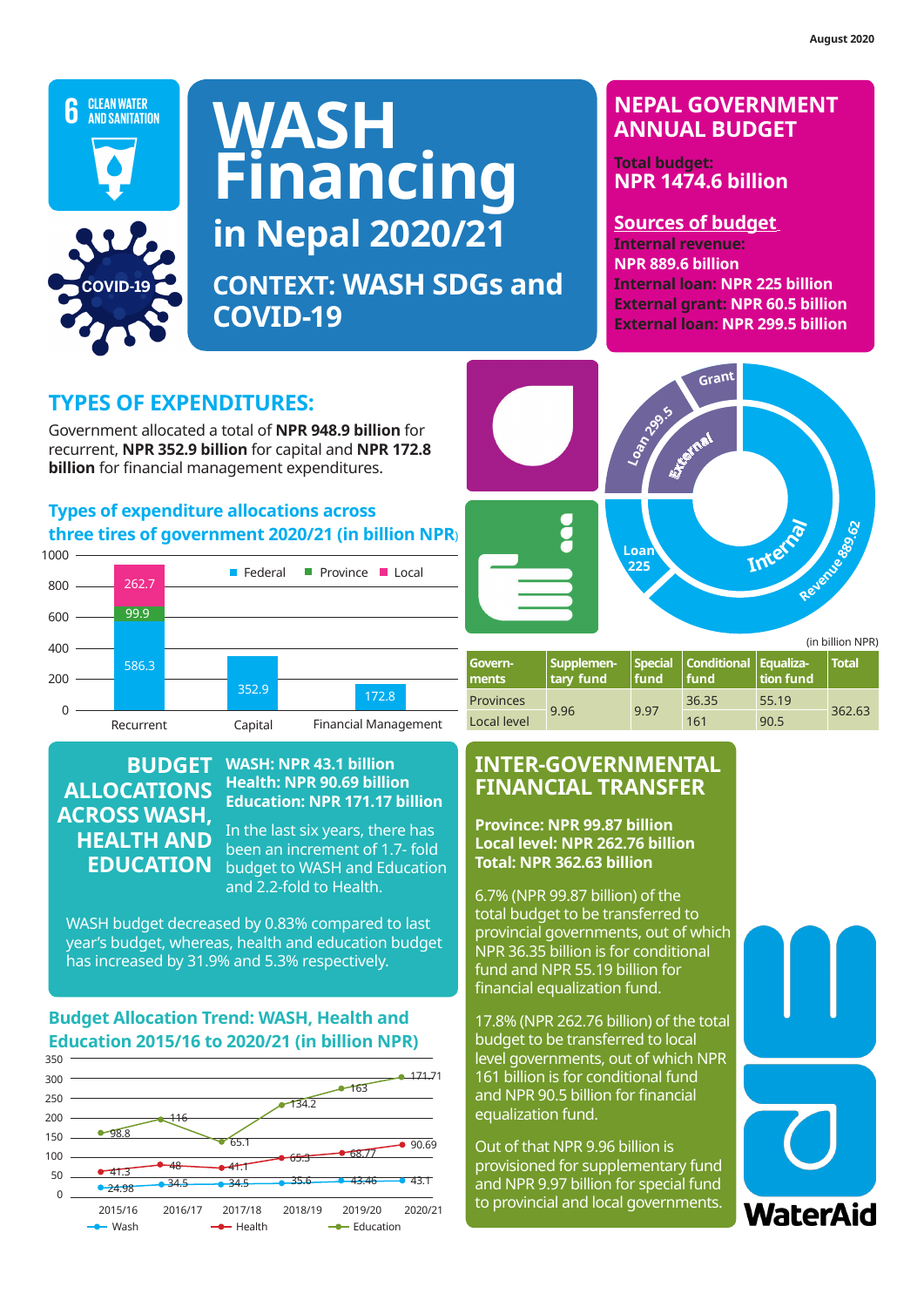# **Urban, 2020-21 (in NPR Billion)**



## **Budget allocation by Rural WASH ANNUAL BUDGET**

Total annual budget for WASH in 2020/21 is NPR 43.1 billion, which is 2.92% of the national budget and 1.3% of GDP. WASH budget this year is decreased by 0.83 % of the last year's budget, however proportion is equal to the last year's budget.

59% of the WASH budget is allocated solely to urban projects, 31% to both urban and rural types of projects and 10% to rural projects. 31% of the WASH budget is directly targeted to Kathmandu valley.

84% (NPR 36.2 billion) of the WASH budget to be expensed by federal government and 16% (NPR 6.9 billion) to be by provincial governments under conditional grant.



**Proportion of WASH budget trend by type of sources 2010-2020 (in billion NPR)**



# **Proportion of WASH budget trend by types of public funding 2010/11 - 2020/21 (in billion NPR)**

The share of domestic fund allocation in WASH has increased to 77.5% in 2020/21 from 30.1% in the ten years period from 2010/11 to 2020/21, whereas the share of external funding reduced to 22.5% from 70% in the same period (Share of grant decreased to 3.7 % from 36.6 % and share of loan decreased to 18.8% from 33.3%).

Similarly, the share of domestic fund allocation in WASH increased to 77.5% in 2020/21 from 45.3% in the SDG period from 2015/16 to 2020/21; whereas the share of external fund allocation reduced to 22.5% from 54.7% in the same period (Share of grant decreased to 3.7% from 5.5% and share of loan decreased to 18.8% from 49.3%).

Analyzing WASH budget allocation by different donors/DPs for the SDG period, clearly reveals that the size and proportion of funding by individual donor/DPs are decreasing and are below satisfactory level to fulfil the financing gap to meet the SDG target by public funding.

Internal Source

**External Loan** 

#### **Share of donor/DP's funding for WASH in different years of SDG period (in billion NPR)**

|                            | 2016/17      |       | 2017/18      |             | 2018/19      |       | 2019/20      |               | 2020/21 |               |
|----------------------------|--------------|-------|--------------|-------------|--------------|-------|--------------|---------------|---------|---------------|
| <b>Funding institution</b> | <b>Total</b> | %     | <b>Total</b> | $\sqrt{96}$ | <b>Total</b> | 9/6   | <b>Total</b> | $\frac{9}{6}$ | Total   | $\frac{9}{6}$ |
| Government                 | 15.90        | 46.00 | 16.10        | 50.00       | 18.10        | 50.84 | 26.8         | 61.7          | 33.4    | 77.40         |
| <b>Donors/DPs</b>          | 18.57        | 54.00 | 17.28        | 50.00       | 17.15        | 48.18 | 16.7         | 38.5          | 9.7     | 22.60         |
| <b>UNICEF</b>              | 0.10         | 0.40  | 0.16         | 0.50        | 0.11         | 0.30  | 0.02         | 0.03          | 0.01    | 0.02          |
| <b>IDA</b>                 | 5.60         | 16.00 | 1.95         | 6.00        | 2.15         | 6.04  | 1.89         | 4.34          | 0.99    | 2.30          |
| OFID                       |              |       |              |             |              |       | 0.66         | 1.52          | 0.30    | 0.70          |
| ADB                        | 11.30        | 33.00 | 14.46        | 42.00       | 13.60        | 38.19 | 12.90        | 29.68         | 7.19    | 16.68         |
| Finland                    | 0.50         | 2.00  | 0.66         | 2.00        |              |       |              |               |         |               |
| <b>Helvetas</b>            | 0.05         | 0.10  | 0.03         | 0.10        |              |       |              |               |         |               |
| UN-Habitat                 | 0.01         | 0.02  | 0.01         | 0.00        |              |       |              |               |         |               |
| <b>WHO</b>                 | 0.00         | 0.01  | 0.01         | 0.00        |              |       |              |               |         |               |
| <b>EU</b>                  | 0.01         | 0.03  |              |             |              |       |              |               |         |               |
| <b>JICA</b>                | 1.00         | 3.00  |              |             | 1.30         | 3.65  | 1.25         | 2.88          | 1.25    | 2.90          |
| <b>Total</b>               | 34.5         | 100   | 34.5         | 100         | 35.6         | 100   | 43.46        | 100           | 43.10   | 100           |

External Grant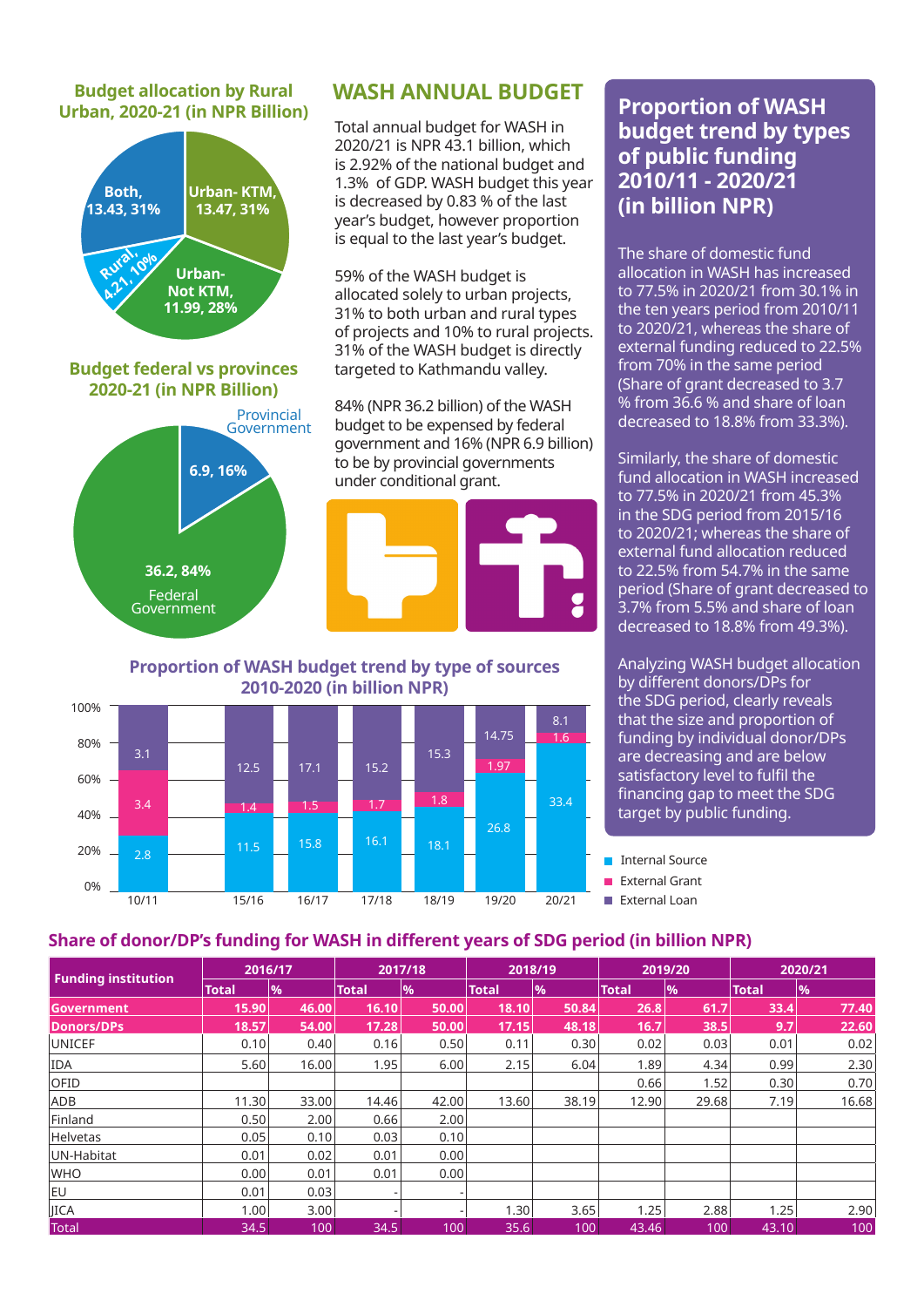#### **BUDGET ALLOCATIONS ACROSS WATER, SANITATION AND HYGIENE**

Out of total budget for WASH (NPR 43.1 billion) under the sector ministry, NPR 5.4 billion (12%) is allocated for standalone sanitation projects and NPR 34.4 billion (80%) is allocated for standalone water supply

ı

projects. The increasing trend of standalone sanitation budget for the last four years fell to NPR 5.4 billion this year from NPR 6.8 billion in the last year. A total of NPR 125 million is allocated for the construction of public toilets for 2020/21.

## **HUMAN RESOURCE CAPACITY DEVELOPMENT AND INFORMATION MANAGEMENT**

Human resource development budget reduced to NPR 38 million this year from NPR 55.5 million last year. Budget for information management system increased to NPR 115 million this year from 18 million last year.

# **FINANCING IN WASH IN SCHOOLS**

In 2020/21 A total of NPR 1.28 billion has been allocated under conditional grant for the availability of free sanitary pads to girl students from all the community schools of Nepal through local governments

# **ABSORPTION CAPACITY**

Compare to 85.2 % average fund absorption capacity of the WASH sector budget during the three-year period '2015/16 -2017/18', it could absorb only 52.3 % in 2018/19 and 44.4% in 2019/20.

Draft WASH Sector Development Plan (SDP) has indicated the requirement of NPR 308.38 billion for the period '2015/16-2020/21' to meet WASH SDGs by 2030, but the allocation was only NPR 215.6 billion (70%) and the expected expenditure is only NPR 154 (50%) of the requirement.



#### **Budget Allocation by water and sanitation, NPR Billion, 2020/21 (In billion NPR)**



#### **Standalone sanitation budget trend 2020/21 (in billion NRP)**



#### **Budget allocation trend in WASH in Schools 2015/16-20/21 (in billion NPR)**



#### **Wash sector absorption capacity 2015/16 - 2019/20**



# **WASH BUDGET AND COVID-19**

Good hygiene is the first line of defense against Covid-19 and handwashing with soap is recognized as one of the effective measures to prevent spreading of corona virus. Despite the fact, there is no standalone targeted program for hygiene under the sector ministry budget.